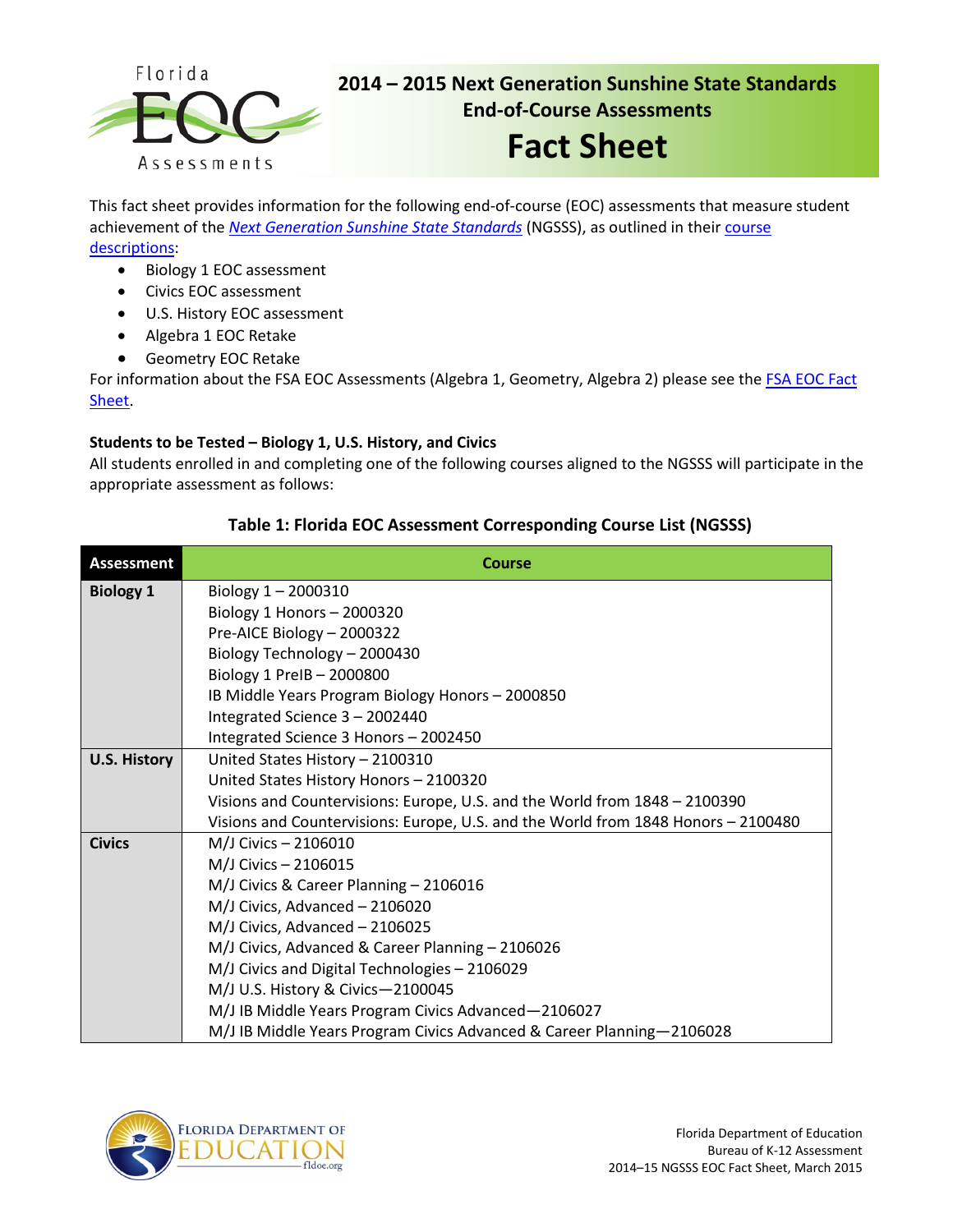The following students are eligible to participate in the NGSSS Biology 1, Civics, and U.S. History EOC Assessment administration(s):

• Students who need to earn a passing score for a standard diploma with a scholar designation (Biology 1 and U.S. History only)

2

- Students who have not yet taken the assessment to be averaged as 30% of their course grade
- Students who are in grade forgiveness programs and wish to retake the assessment to improve their course grade

## **Students to be Tested – Algebra 1 and Geometry Retakes**

The following students are eligible to participate in the NGSSS Algebra 1 and Geometry EOC Assessment administration(s):

- Students who need to retake the assessment for graduation purposes
- Students who have not yet taken the assessment to be averaged as 30% of their course grade
- Students who are in grade forgiveness programs and wish to retake the assessment to improve their course grade

| <b>Assessment</b>      | Course                                                                                 |
|------------------------|----------------------------------------------------------------------------------------|
| Algebra 1*<br>(Retake) | Algebra 1-1200310<br>Algebra 1 Honors - 1200320<br>Algebra 1-B - 1200380               |
|                        | Pre-AICE Mathematics 1 - 1209810<br>IB Middle Years Program/Algebra 1 Honors - 1200390 |
| Geometry**             | Geometry - 1206310                                                                     |
| (Retake)               | Geometry Honors - 1206320                                                              |
|                        | IB Middle Years Program Geometry Honors - 1206810                                      |
|                        | Pre-AICE Mathematics 2 - 1209820                                                       |

### **Table 2: Florida EOC Assessment Retake Corresponding Course List (NGSSS)**

\*Students completing one of these courses for the first time participate in the **FSA** Algebra 1 EOC.

\*\*The last administration of the NGSSS Geometry EOC will be in winter 2014. Students who still need to retake this assessment in spring 2015 and beyond will take the FSA Geometry EOC.

# **Test Administration Schedule**

For a full schedule of EOC assessments, see the 2014-15 Statewide [Assessment Schedule.](http://info.fldoe.org/docushare/dsweb/Get/Document-7047/dps-2014-81a.pdf) The 2014-15 NGSSS EOC Assessments will be administered as follows:

- Winter Administration (all subjects): December 1–19, 2014
	- o Accommodated paper-based tests completed by December 12.
- Spring Administration (Algebra 1): March 23–April 10, 2015
	- o Accommodated paper-based tests completed by April 3.
	- Spring Administration (Biology 1, Civics, and U.S. History): April 20–May 22, 2015
		- o Accommodated paper-based tests completed by May 15.
- Summer Administration (All subjects): July 13–24, 2015
	- o Accommodated paper-based tests completed by July 17.

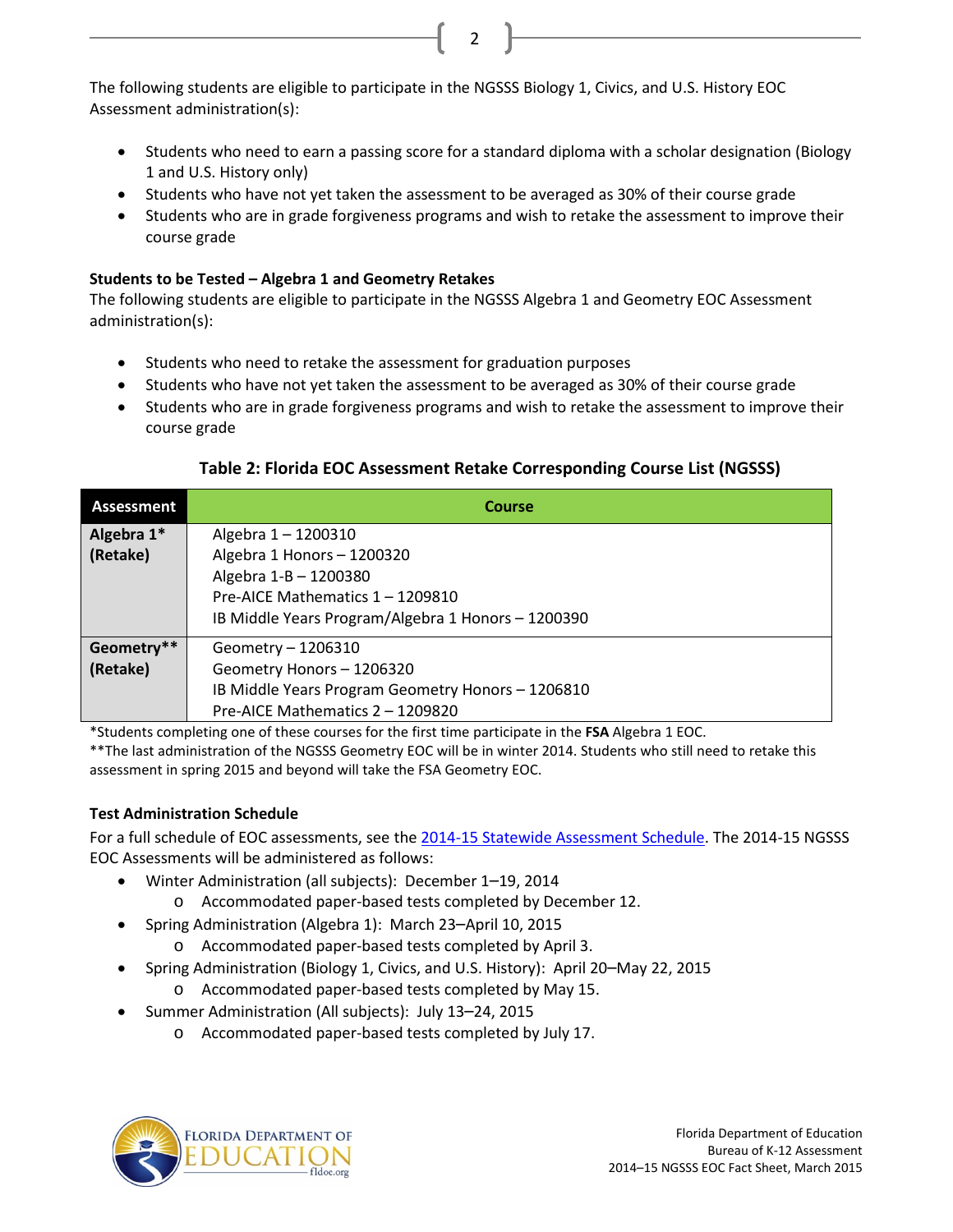#### **Test Administration Information**

• The NGSSS EOC assessments are delivered via a computer-based test (CBT) platform called TestNav. Beginning with the winter 2014 EOC administration, a browser-based version of the platform, TestNav8, will be used for these assessments.

3

- Paper-based versions (regular print, large print, braille, and one-item-per-page) are provided for students with disabilities who require allowable accommodations, as specified in their individual educational plans (IEPs) or Section 504 plans.
- The assessment is given in one 160-minute session with a 10-minute break after the first 80 minutes. Students are not allowed to talk during the break. Individual breaks may be allowed as needed. Students may not be dismissed during the first 80 minutes; however, if they complete the test in the first 80 minutes, they may be dismissed at the beginning of the 10-minute break. After the 10-minute break, students may be dismissed as they complete the test.
- Although the assessment is scheduled for a 160-minute session, any student not finished by the end of the 160 minutes may continue working. Testing must be completed within the same school day.
- There are multiple forms of each assessment. The number and type of items are as described below:
	- o For Biology 1, there are 60-66 multiple-choice items.
	- o For U.S. History, there are 50-60 multiple-choice items.
	- o For Civics, there are 52-56 multiple-choice items.
	- o For Algebra 1, there are 35-40 multiple-choice items and 20-25 fill-in response items.
	- o For Geometry, there are 35-40 multiple-choice items and 20-25 fill-in response items.

Six to 10 of these items on each assessment are field test items and are NOT used to calculate student scores. For more information, see the [test design summary.](http://www.fldoe.org/core/fileparse.php/3/urlt/designsummary.pdf)

The following table describes the other resources permitted with each assessment:

| <b>Reference Material</b>                   |                | Biology 1   U.S. History   Civics |             | Algebra 1<br>(Retake) | <b>Geometry</b><br>(Retake) |
|---------------------------------------------|----------------|-----------------------------------|-------------|-----------------------|-----------------------------|
| <b>Four-function calculator</b>             | <b>YES</b>     | <b>INo</b>                        | <b>INo</b>  | IYES                  | <b>No</b>                   |
| Scientific calculator                       | N <sub>o</sub> | <b>INo</b>                        | <b>INo</b>  | <b>INo</b>            | <b>YES</b>                  |
| Reference sheet with commonly used formulas | <b>INO</b>     | <b>No</b>                         | <b>INo</b>  | <b>IYES</b>           | <b>YES</b>                  |
| <b>Periodic Table of the Elements</b>       | <b>YES</b>     | <b>No</b>                         | <b>INo</b>  | <b>INo</b>            | <b>No</b>                   |
| Four-page, hard-copy work folders           | <b>YES</b>     | <b>No</b>                         | <b>INo</b>  | <b>IYES</b>           | <b>YES</b>                  |
| <b>One-page CBT worksheet</b>               | <b>No</b>      | <b>IYES</b>                       | <b>IYES</b> | <b>INO</b>            | <b>No</b>                   |

## **Table 3: Reference Materials Available For Each Assessment**

#### **Practice Test**

- Computer-based practice tests for the new browser-based platform (TestNav8) are available at [www.FLAssessments.com/ePATs.](http://www.flassessments.com/ePATs) Teachers, parents/guardians, and students can review the ePAT for each assessment. All students participating in the winter EOC administration and beyond must use the updated practice test prior to the administration due to the implementation of the new platform.
- Paper-based regular print practice tests are available for student use on the [EOC home page.](http://www.fldoe.org/accountability/assessments/k-12-student-assessment/end-of-course-eoc-assessments) For students participating with large print or braille accommodations, paper-based practice materials can be ordered by districts for these students.